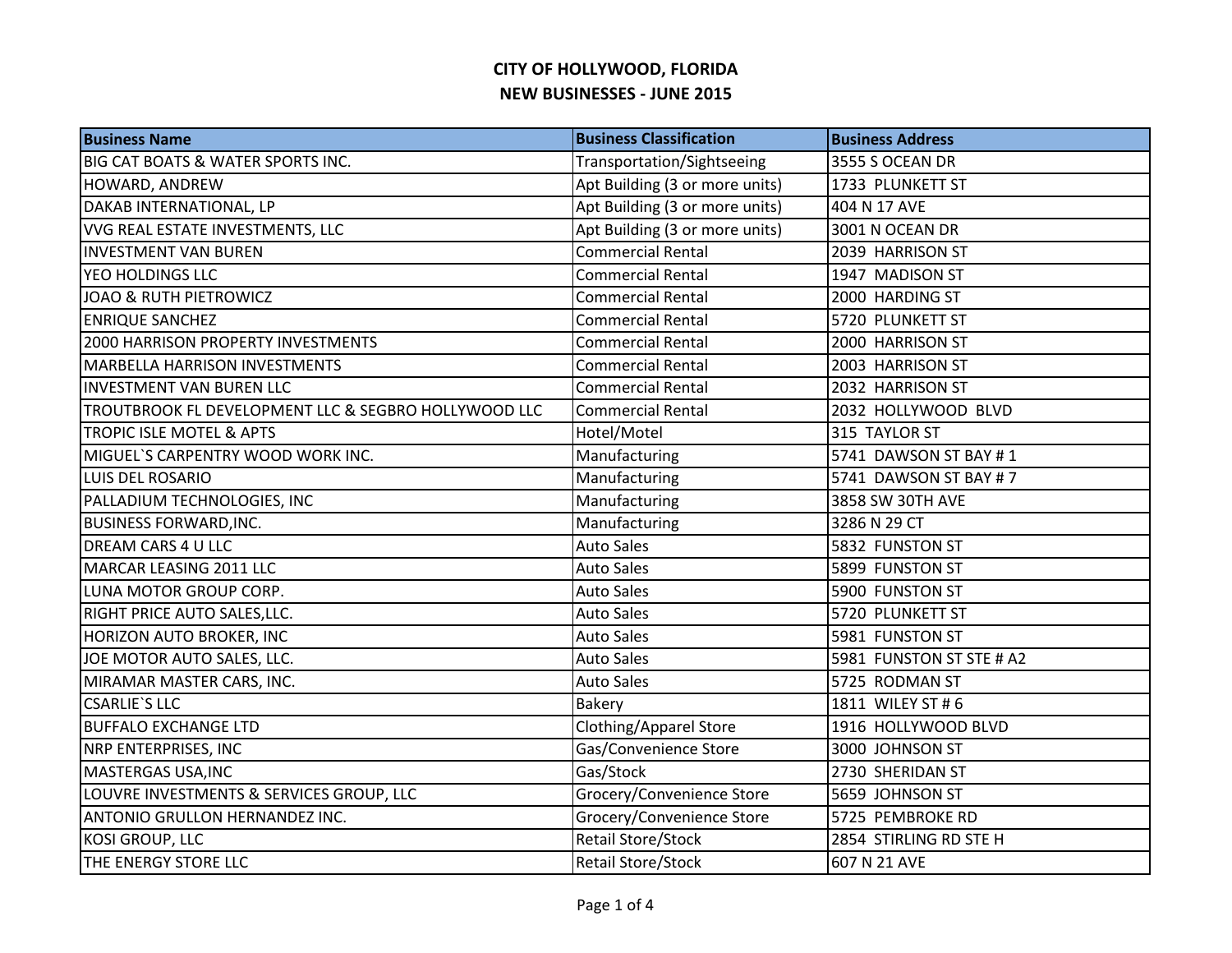| <b>Business Name</b>                  | <b>Business Classification</b>     | <b>Business Address</b>           |
|---------------------------------------|------------------------------------|-----------------------------------|
| <b>JR CUSTOM DECORATIONS</b>          | <b>Retail Store/Stock</b>          | 830 N DIXIE HWY                   |
| CABALLERO, HUBERT                     | Retail Store/Stock                 | 5647 FUNSTON ST                   |
| LAS PALMERAS CAFETERIA, LLC           | Small Vendor/Mobile                | PORT EVERGLADES MOBILE FOOD TRUCK |
| <b>FLORIDA SPICES</b>                 | Wholesale Merchandise              | 2840 STIRLING RD # H              |
| <b>BEERSTREAM LLC</b>                 | Wholesale Merchandise              | 3802 N 29TH AVE                   |
| GULI, INC.                            | Restaurant/Bar                     | 2021 PEMBROKE RD                  |
| <b>CARIBBEAN RANCHOS KITCHEN</b>      | Restaurant/Bar                     | 323 S 21 AVE                      |
| <b>GRINGO LOCO INC</b>                | Restaurant/Bar                     | 600 S DIXIE HWY                   |
| E COFFEE MIAMI LLC                    | Restaurant/Bar                     | 901 N BROADWALK                   |
| CHIPOTLE MEXICAN GRILL #2445          | Restaurant/Bar                     | 1774 SHERIDAN ST                  |
| <b>GLORIA CAPITAL MIAMI 2013, LLC</b> | <b>Broker/Real Estate</b>          | 1946 TYLER ST STE 7               |
| DENISOV REALTY, INC                   | Broker/Real Estate                 | 1946 TYLER ST STE 6               |
| FIRST LUXURY REALTY, LLC              | <b>Broker/Real Estate</b>          | 3440 HOLLYWOOD BLVD STE 415       |
| TRU BLUE GENERAL CONTRACTORS, INC     | Contractor/General                 | 5100 WASHINGTON ST 214            |
| CONTROL CONSTUCTION SERVICES, CO      | Contractor/General                 | 5835 JOHNSON ST                   |
| QUINTESSENTIAL FENCE CONTRACTORS, INC | Contractor/Specialty               | 4000 HOLLYWOOD BLVD STE 555-S     |
| <b>DRM CUSTOM MASONRY</b>             | Contractor/Specialty               | 500 N DIXIE HWY STE 11            |
| THE BLUE SKY'S HOME DAY CARE          | Day Care Certified                 | 7361 ARTHUR ST                    |
| TING TING SPA INC.                    | <b>Massage Therapists</b>          | 6151 WASHINGTON ST                |
| <b>CASTHELY, PATRICK</b>              | <b>Mental Health Counselor</b>     | 5001 HOLLYWOOD BLVD               |
| <b>RENGIFO, RODNEY PA</b>             | Nurse Practice/Physician Assistant | 2536 N STATE RD                   |
| <b>GARDNER, NATALIE</b>               | Nurse Practice/Physician Assistant | 2536 N STATE RD                   |
| <b>LAUREN KLEIN</b>                   | Nurse Practice/Physician Assistant | 5700 STIRLING RD STE #400         |
| SUPREME AUTO COLLISION, INC           | Repair/Auto                        | 402 N DIXIE HWY                   |
| FAS BODY SHOP, INC.                   | Repair/Auto                        | 5812 DEWEY ST                     |
| <b>HOLLIS SILVERMAN, PA</b>           | Social Worker/Clinical             | 2421 HOLLYWOOD BLVD STE #1A       |
| ALL WAYS COOKING, INC.                | 9135 Catering/Take Out Food        | 1940 N 30 RD                      |
| EDWIN A. KEEVER JR.                   | 9135 Catering/Take Out Food        | 3234 ROOSVELT ST                  |
| DANO'S SALT LIFE, INC                 | <b>Aquarium Cleaning</b>           | 6440 PERRY ST                     |
| T-TIRES, INC                          | Auto/Tire Retreading               | 2327 N 21 AVE                     |
| INNOVATE BUSINESS FUNDING, LLC        | Broker/Service                     | 2500 HOLLYWOOD BLVD STE 412       |
| <b>K2 INVESTMENTS LTD LLC</b>         | <b>Business Office/Bookkeeping</b> | 750 N DIXIE HWY                   |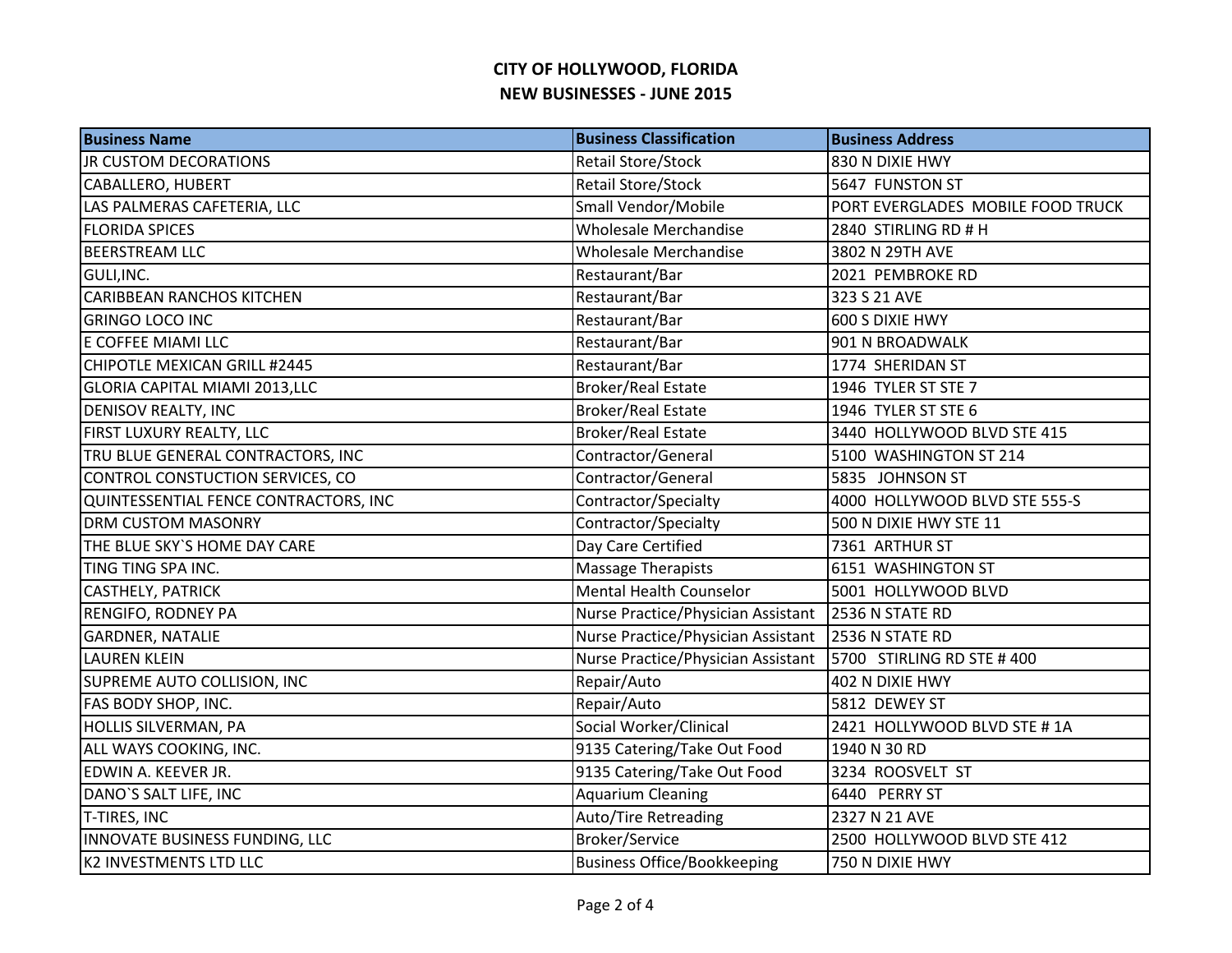| <b>Business Name</b>             | <b>Business Classification</b>      | <b>Business Address</b>         |
|----------------------------------|-------------------------------------|---------------------------------|
| LEGE ALTO USA, INC               | <b>Business Office/Bookkeeping</b>  | 1918 HARRISON ST #112           |
| I SHINE BRIGHT MOBILE CAR WASH   | Car Wash & Detail (Mobile)          | 6440 PERRY ST                   |
| <b>PLATFORM W CORP</b>           | <b>Computer Services</b>            | 2719 HOLLYWOOD BLVD             |
| <b>BARK FITNESS, LLC.</b>        | <b>Fitness Instruction/Training</b> | 6969 TAFT ST                    |
| J. CANEY CORP.                   | Janitorial Services                 | 2200 S OCEAN DR # 304           |
| ALLIED LAKE MANAGEMENT, LLC      | Lawn Maintenance                    | 1650 N 50 AVE                   |
| MN INVEST GROUP LLC              | Office                              | 1918 HARRISON ST #212           |
| OMG MEDIA SOLUTION INC.          | Office                              | 2100 N FEDERAL HWY              |
| MILAND TECHNICAL SERVICES, INC.  | Office                              | 5718 DAWSON ST                  |
| <b>RECOVERY IN THE LIGHT</b>     | Office                              | 5001 HOLLYWOOD BLVD             |
| LINIO MIAMI EXPORT, INC.         | Office                              | 1 OAKWOOD BLVD STE # 221        |
| NCS PEARSON, INC.                | Office                              | 7369 SHERIDAN ST # 240          |
| <b>PRINVIX</b>                   | Photo/Lab Studio                    | 2038 HARRISON ST                |
| <b>EDWIN P ALLEN</b>             | <b>Pressure Cleaning</b>            | 1930 JACKSON ST #12             |
| NORTH AMERICAN RECYCLERS, LLC    | Recycling                           | 5748 DEWEY ST                   |
| LET A SWANSON HELP, LLC          | <b>Repairs/Small Appliances</b>     | 7390 HAYES ST                   |
| <b>ROSY EXPRESS</b>              | Stenographer/Letter Writing         | 918 N STATE RD                  |
| FLORIDA SERVICE STORE, INC       | <b>Tax Services</b>                 | 918 N STATE RD 7                |
| <b>FLEX RITE ENTERPRISE, LLC</b> | <b>Window Tinting</b>               | 5819 RODMAN ST                  |
| LAW OFFICES OF SCOTT AND GUY, PA | Attorney                            | 5636 HOLLYWOOD BLVD             |
| CARYN S. GRAINER, P.A.           | Attorney                            | 4000 HOLLYWOOD BLVD STE # 555-S |
| <b>GORFINKEL LAW CHARTERED</b>   | Attorney                            | 2241 HOLLYWOOD BLVD             |
| <b>CRAIG ELLIOT SCOTT</b>        | Attorney                            | 5636 HOLLYWOOD BLVD             |
| LAW OFFICE OF GEORGE A MINSKI PA | Attorney                            | 2241 HOLLYWOOD BLVD             |
| <b>HENDERSON, CHRIS MORGAN</b>   | Chiropractor/Chiropodist            | 2544 N STATE RD 7               |
| <b>LIGHT CHIROPRACTIC</b>        | Chiropractor/Chiropodist            | 2640 HOLLYWOOD BLVD STE 210     |
| <b>CHAI MEDICAL</b>              | Physician                           | 5015 HOLLYWOOD BLVD             |
| NANCY L. GARCIA, M.D.            | Physician                           | 5201 HOLLYWOOD BLVD 2ND FL      |
| BENJAMIN JAY FREEDMAN, MD        | Physician                           | 3501 JOHNSON ST                 |
| <b>DR. PAUL GAMBINO</b>          | Physician                           | 5700 STIRLING RD STE #400       |
| <b>NESTOR VILLAMIZAR</b>         | Physician                           | 3850 HOLLYWOOD BLVD STE #401    |
| NEY ALVES, MD                    | Physician                           | 3850 HOLLYWOOD BLVD 1B          |